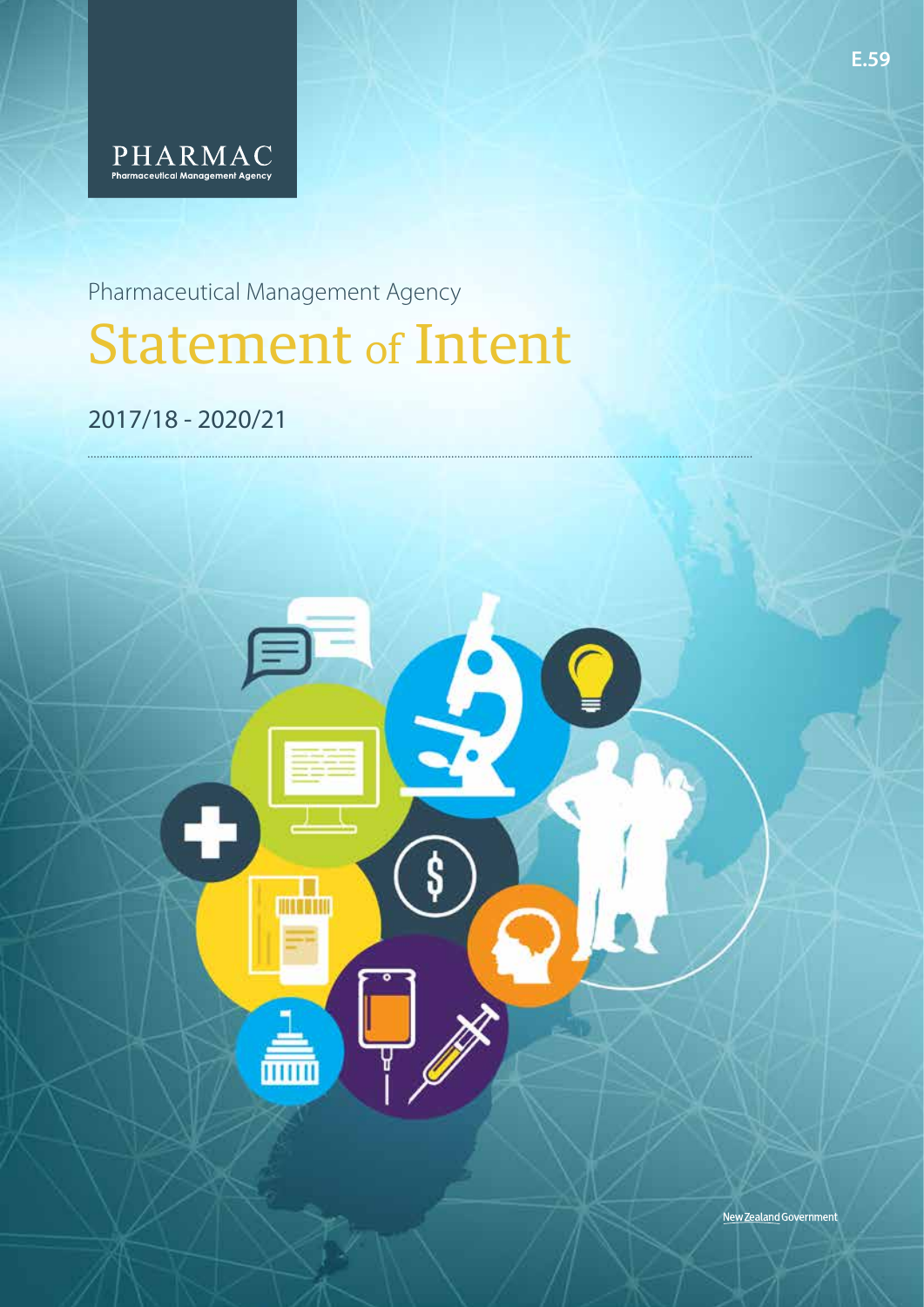Presented to the House of Representatives pursuant to Section 149(3) of the Crown Entities Act 2004

© Pharmaceutical Management Agency

**CO I**SSN 2382-0780 (Print) **ISSN 2382-0799 (Online)** 

This work is licensed under the Creative Commons Attribution 4.0 International License. You are free to copy, distribute and adapt it, as long as you attribute the work to PHARMAC and abide by the other licence terms. To view a copy of this license, visit http://creativecommons.org/licenses/by/4.0/

> **Stuart McLauchlan Prof Jens Mueller** Chair **Board Member** 26 May 2017 26 May 2017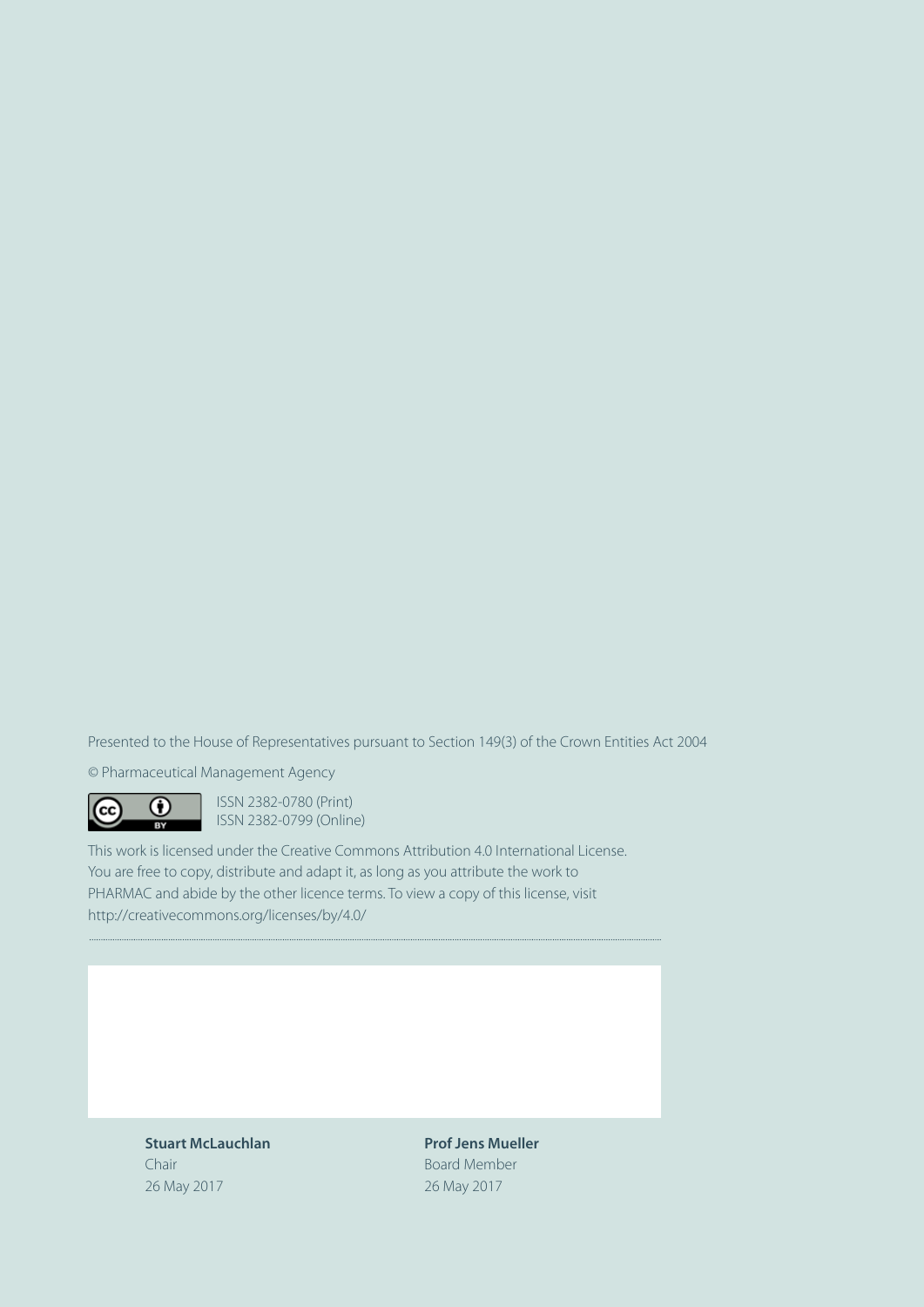# Contents

| INTRODUCTION             |   |
|--------------------------|---|
| WHO WE ARE               |   |
| HOW WE MAKE A DIFFERENCE | 6 |
| <b>OUR STRATEGY</b>      |   |
| WHO WE WORK WITH         |   |
| OUR CAPABILITY           |   |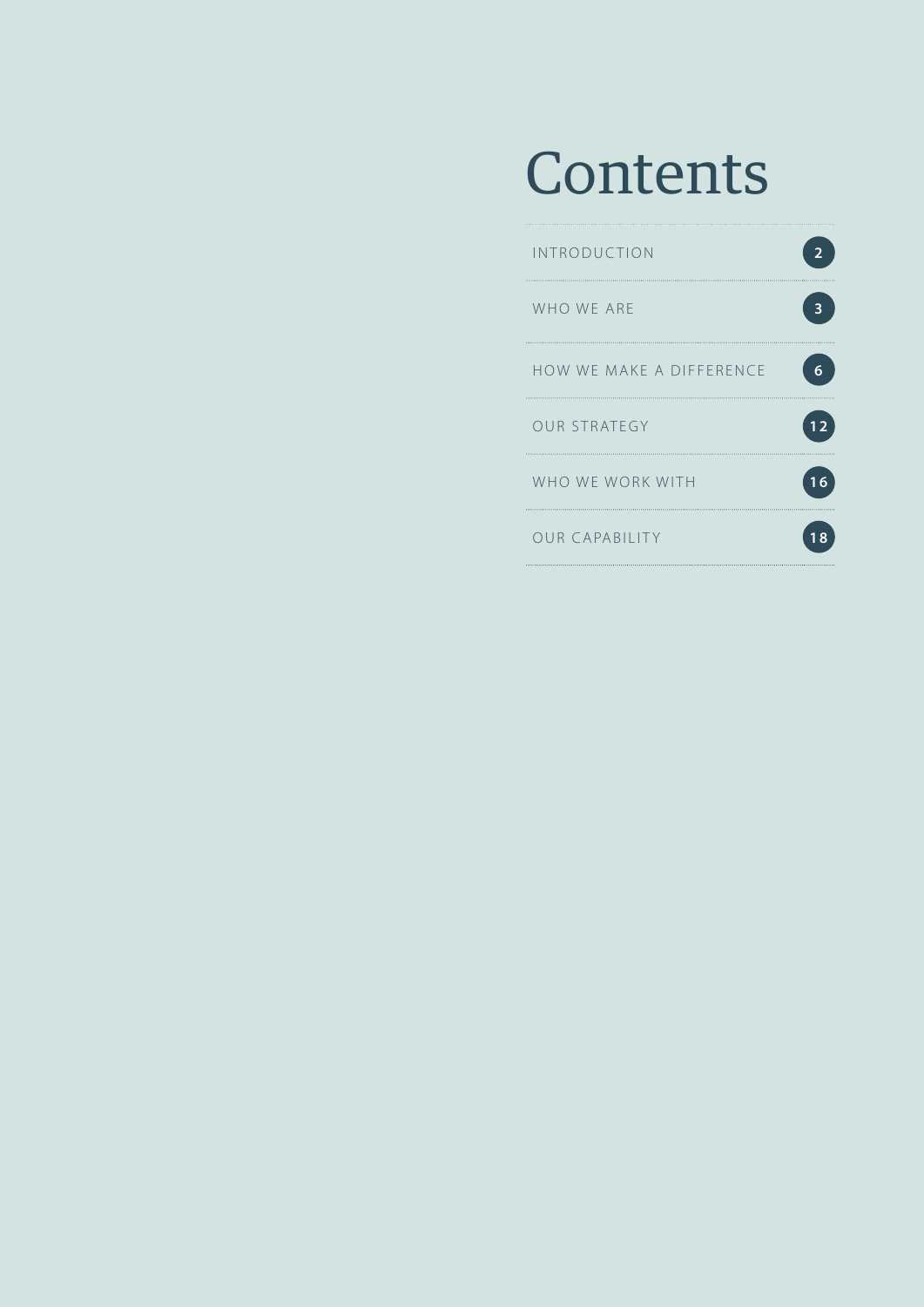

PHARMAC is a critical part of the health system. Almost every New Zealander will be prescribed a medicine we fund, or receive a service involving a medical device, at some stage in their lives. For a quarter of a century we've been making responsible choices about what medicines to fund, and more recently what medical devices to contract.

## **INTRODUCTION**

In 2018, PHARMAC will celebrate its 25-year anniversary. Since 1993, we've achieved significant value for the health system. Beyond community medicines, our role has expanded in recent years to include funding for cancer medicines, vaccines and haemophilia treatments. We now also make decisions about medicines and medical devices used in hospitals.

Looking ahead, we will maintain our relentless focus on funding new clinically effective and good value medicines, and providing value to District Health Boards (DHBs) on hospital medicines and medical devices.

PHARMAC works closely with other health agencies to ensure New Zealanders benefit from a high performing health system. Our Performance Framework on page 7 outlines the work we do every day to ensure New Zealanders live longer and healthier lives.

We want to further enhance the value we provide New Zealanders and have developed three bold goals to deliver even better health outcomes by 2025. These goals also contribute to the New Zealand Health Strategy. You can read more about this on page 14.

The health system is dynamic and the environment is constantly evolving. There are exciting opportunities ahead, as well as some challenges we expect to face. We are focussed on building our readiness and strengthening performance for ongoing success. We'll need to continue to be adaptable, transparent and efficient in an ever-changing environment, while maintaining New Zealanders' trust and confidence in our decision making as a critical part of the health system.

**Stuart McLauchlan**  Board Chair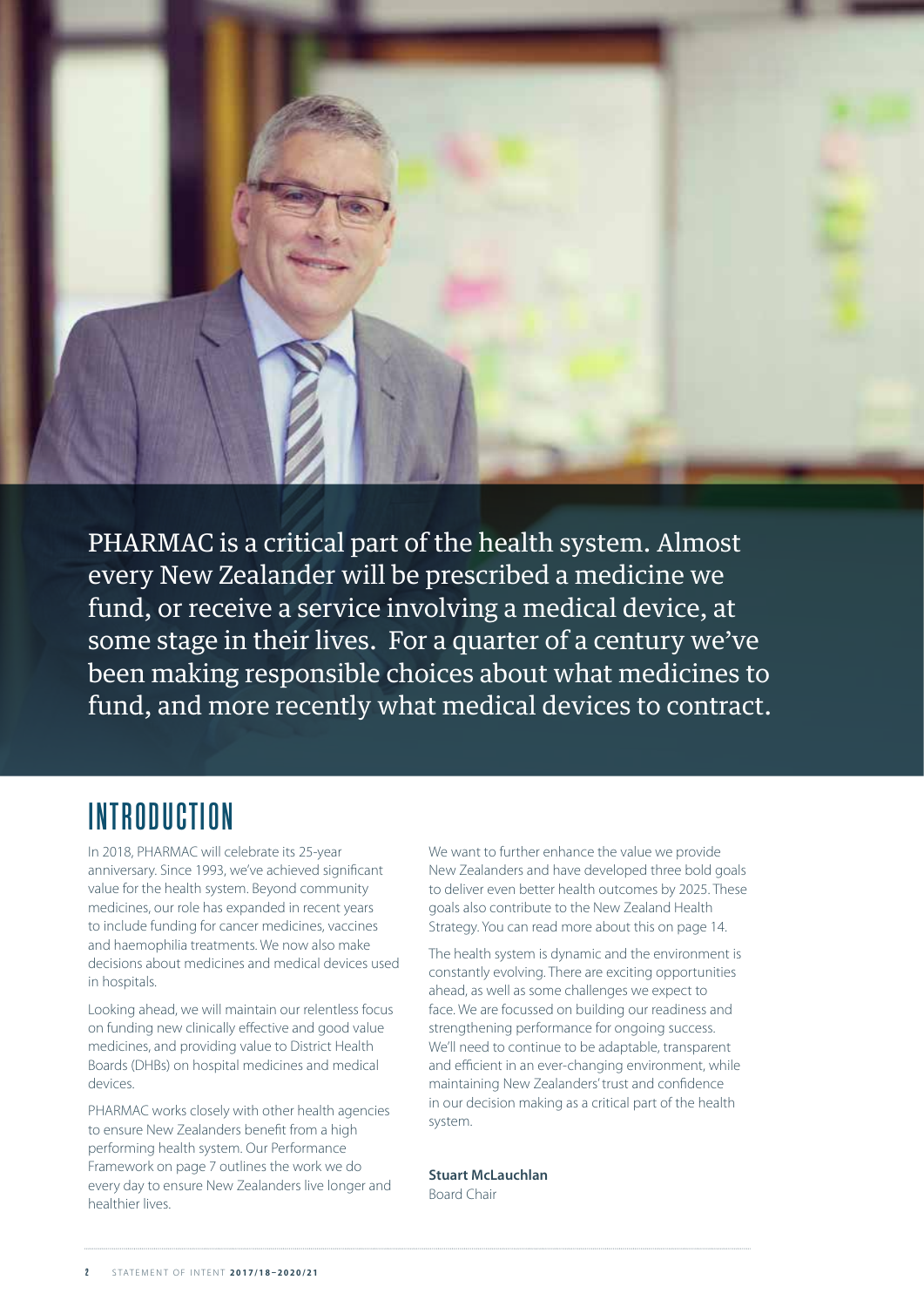

## **Who we are**

PHARMAC decides which medicines to publicly fund in the community and which medicines and medical devices hospitals use to ensure New Zealanders live longer and healthier lives.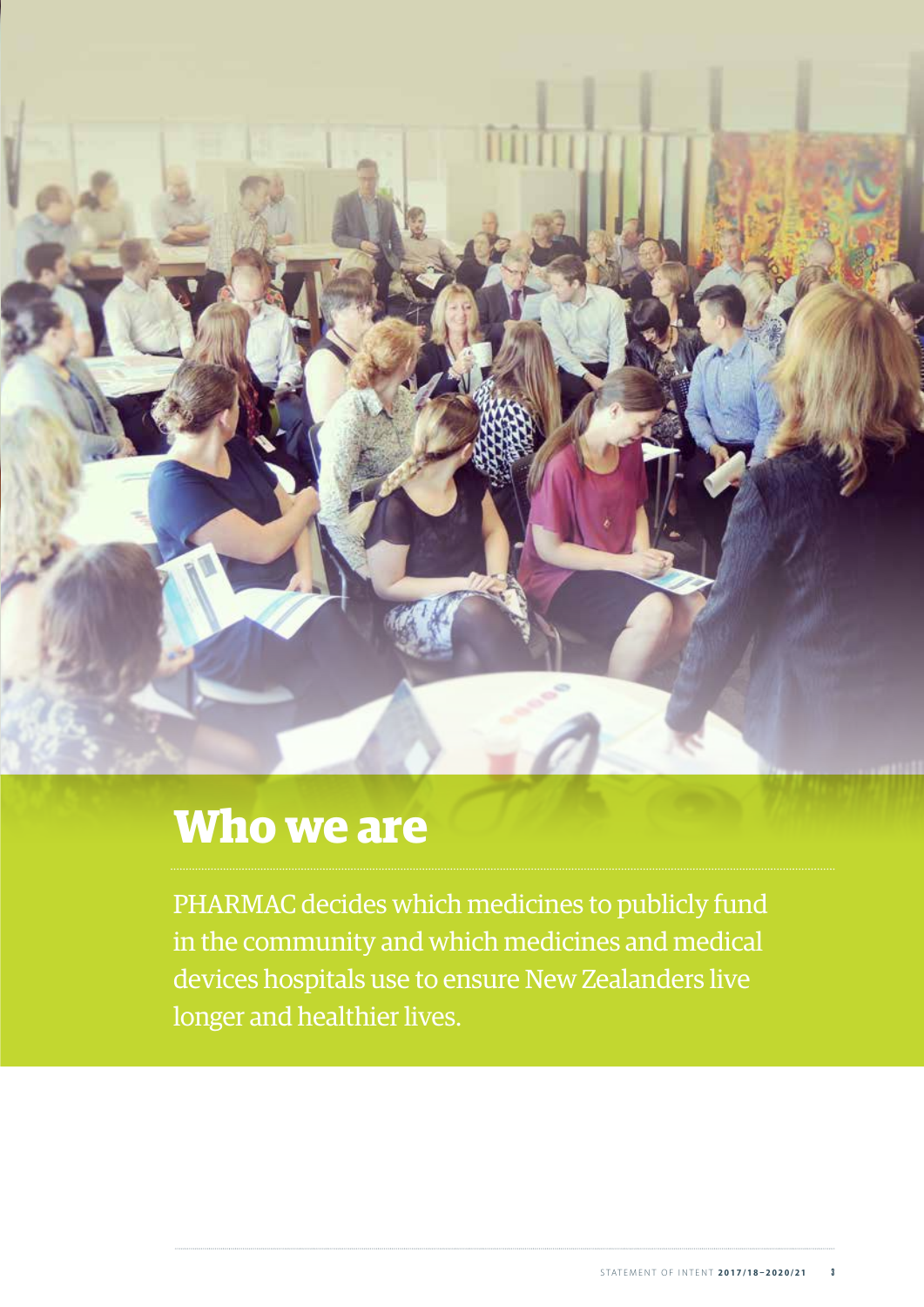### OUR ROLE

PHARMAC helps New Zealanders live healthier and longer lives by making responsible choices about which medicines are publicly funded in the community, which medicines are used in public hospitals and which hospital medical devices can be under national contracts.

We manage a fixed budget called the Combined Pharmaceutical Budget (CPB). Within this, we manage and make funding decisions for:

- medicines and some medical devices used in the community;
- vaccines;
- cancer medicines; and
- haemophilia treatments.

PHARMAC also has a large and expanding role in DHB hospitals. We make decisions on the funding of all medicines used in hospitals, and we negotiate national contracts for hospital medical devices. In the future, we will manage budgets for hospital medicines and medical devices but for now, we are working towards this in a carefully planned way.

PHARMAC's legislative objective is "to secure for eligible people in need of pharmaceuticals, the best health outcomes that are reasonably achievable from pharmaceutical treatment and from within the amount of funding provided".<sup>1</sup>

We work to get the best health outcomes from our budget by focusing on improving:

- The range and value of publicly-funded medicines and devices
- The level of patient access to funded products
- How we work with others for the good of the health system
- The implementation of decisions to support health professionals and consumers
- The quality of prescribing and patient use of funded products
- The quality and usefulness of relevant research

We make decisions by applying our Factors for Consideration – the wide range of factors that New Zealanders have told us are relevant to making funding choices. We think carefully about health need; the health benefits of medicines; their suitability; and costs and savings. We also consider the pros and cons of funding choices for

- 1. people who may benefit from treatment;
- 2. their family/whānau and wider society; and
- 3. the wider health system.



<sup>1</sup> New Zealand Public Health and Disability Act 2000. In addition, PHARMAC's activity is guided by the Crown Entities Act 2004, and current Government expectations, as outlined in Ministers' Letters of Expectations (as set out in the accompanying Statements of Performance Expectations).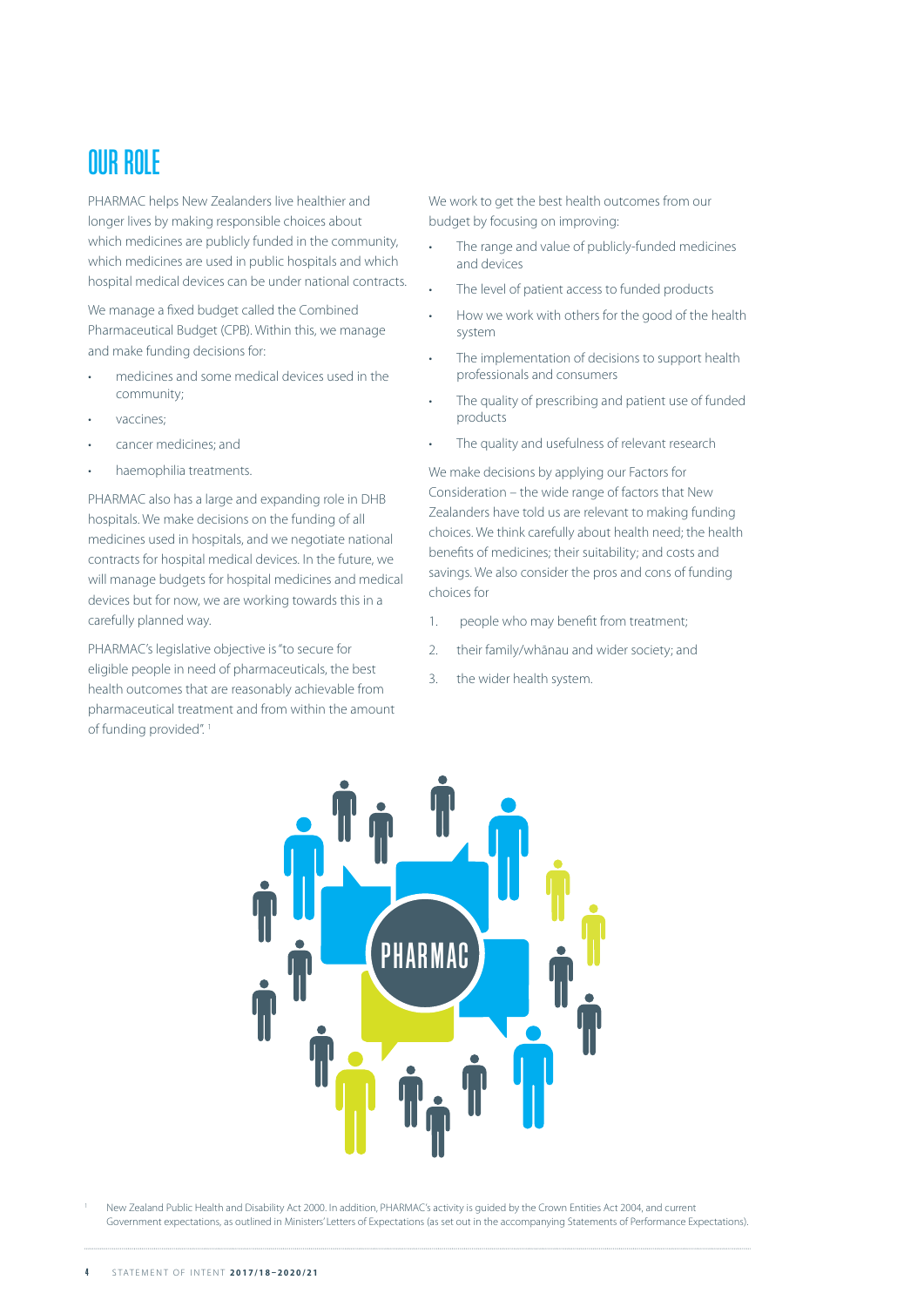

### THE FOLLOWING FUNCTIONS HELP US TO ACHIEVE OUR OBJECTIVE:

#### **Maintain and manage the Pharmaceutical Schedule**

The Schedule lists all the medicines and therapeutic products that are publicly funded for use in the community and in hospitals, as well as the contracts and agreements for some hospital medical devices. PHARMAC decides which products to list, and in some instances manages supply. The Schedule helps to achieve national consistency - so prescribers and patients can access the same medicines and medical devices no matter where they live.

**Provide subsidies for patients in exceptional circumstances when a pharmaceutical isn't listed in the Schedule**

PHARMAC manages the process and makes decisions on funding unlisted treatments for individuals in Exceptional Circumstances (under the Named Patient Pharmaceutical Assessment policy).

#### **Promote the responsible use of medicines**

PHARMAC works with health care professionals and consumers to ensure medicines are not overused, underused or misused. We have a range of education, information, decision support tools and seminars to help promote and support optimal use of medicines.

#### **Engage in research as appropriate**

Within our operational budget, we undertake and commission research that helps us to achieve our objective.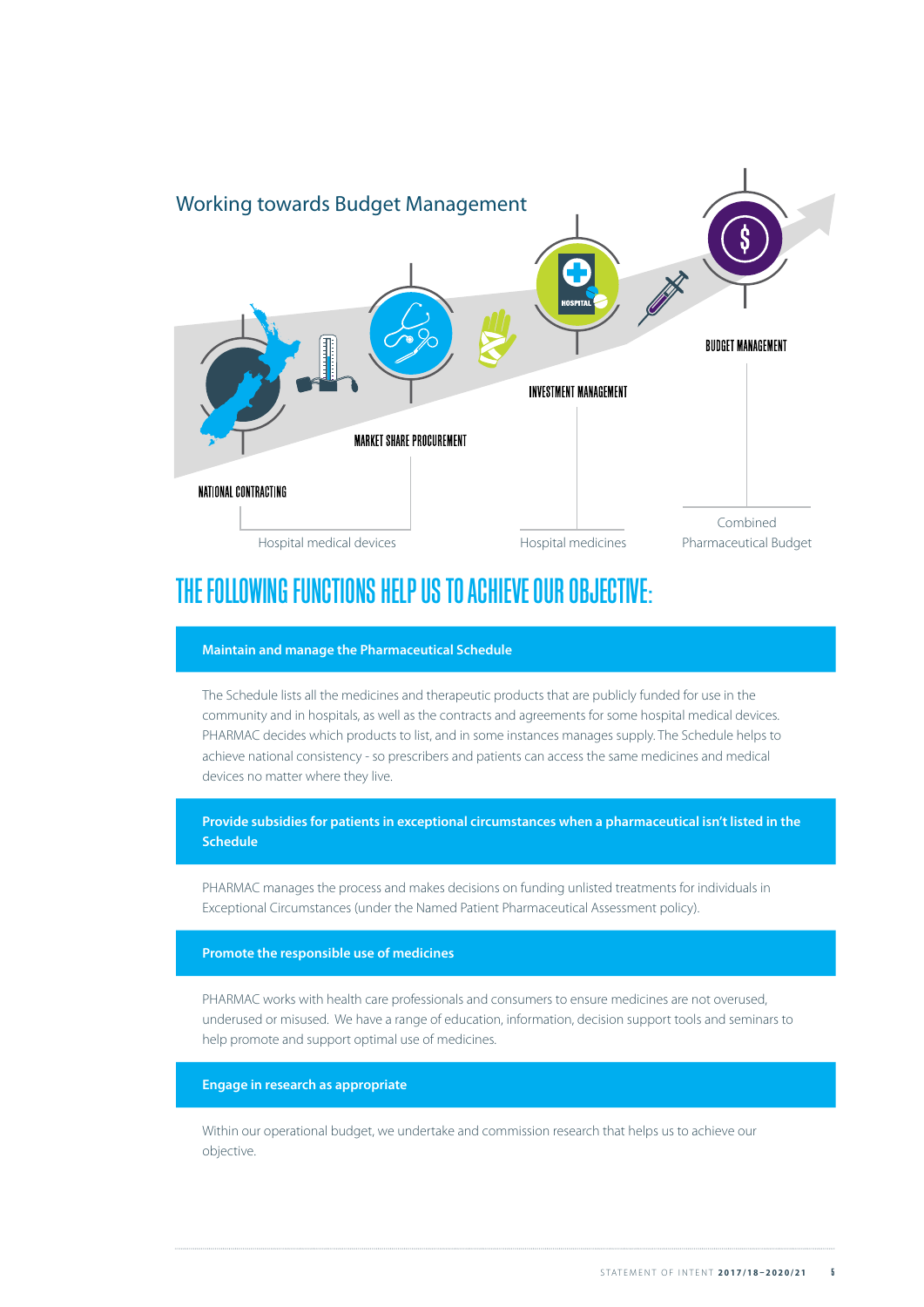

# **How we make a difference**

Our work is critical to the health system's goal of ensuring all New Zealanders live well, stay well, get well.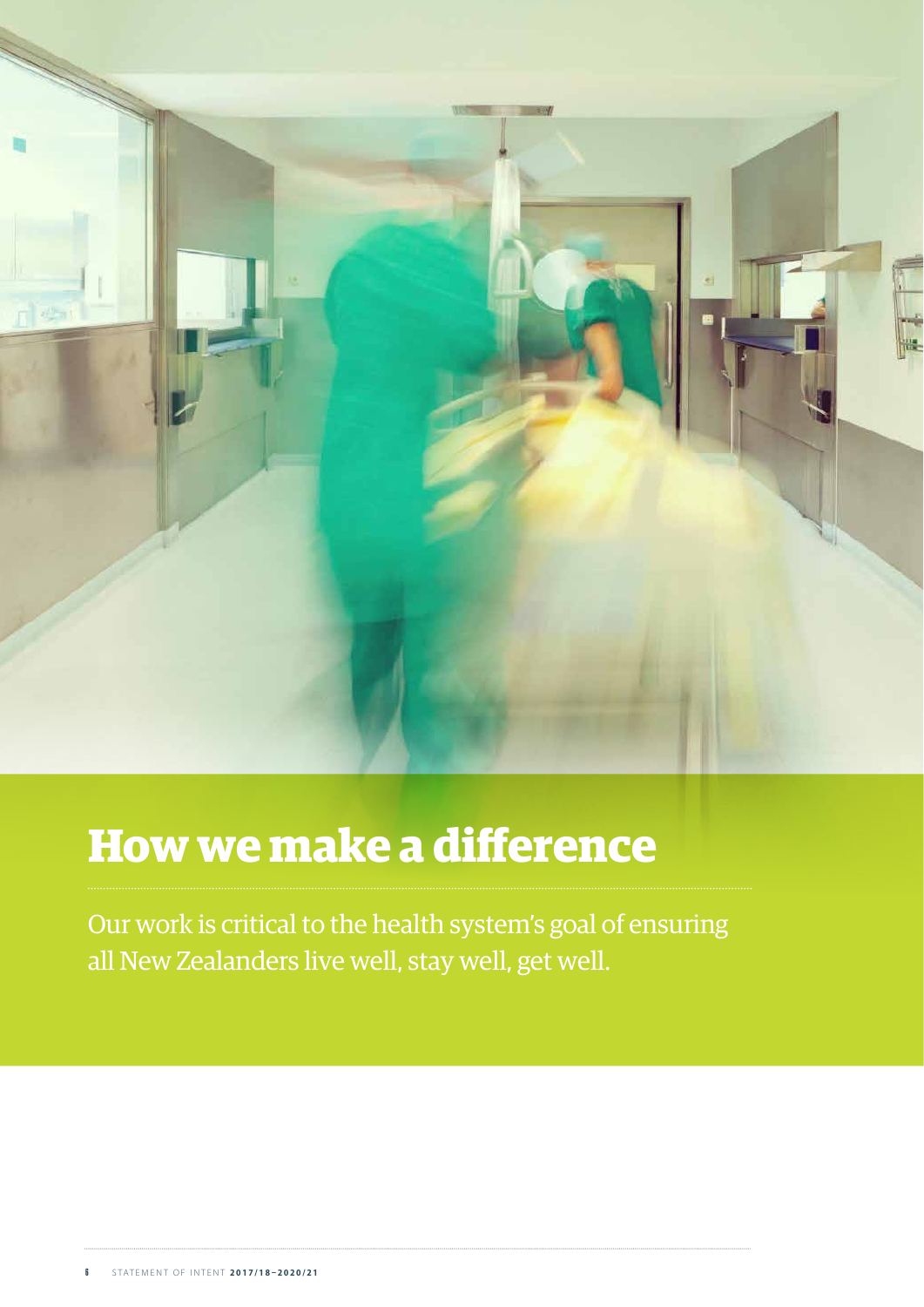### OUR PERFORMANCE FRAMEWORK

Our mission is to ensure the best health outcomes from New Zealand's investment in medicines and medical devices. The performance framework below shows what we do and the impact of our work. The impacts link to our three output classes, which can be found in our Statement of Performance Expectations. The Strategy also lines up with the overall objective of the New Zealand Health Strategy- our work is critical to the health system's goal of ensuring all New Zealanders live well, stay well, get well.

| HEALTH<br><b>SYSTEM GOAL</b>       |                                                                                                                                                                                                                 |                                                                                                                                                                                                                                                                                                                                                                                 | ALL NEW ZEALANDERS LIVE WELL, STAY WELL, GET WELL                                                                      |                                                                                                                                                                                                                           |                                                                                                                                                                                           | $\mathbf{\Theta}$                                                                                                                                                          |
|------------------------------------|-----------------------------------------------------------------------------------------------------------------------------------------------------------------------------------------------------------------|---------------------------------------------------------------------------------------------------------------------------------------------------------------------------------------------------------------------------------------------------------------------------------------------------------------------------------------------------------------------------------|------------------------------------------------------------------------------------------------------------------------|---------------------------------------------------------------------------------------------------------------------------------------------------------------------------------------------------------------------------|-------------------------------------------------------------------------------------------------------------------------------------------------------------------------------------------|----------------------------------------------------------------------------------------------------------------------------------------------------------------------------|
| <b>OUR MISSION</b>                 | Best health outcomes from New Zealand's investment in medicines and medical devices                                                                                                                             |                                                                                                                                                                                                                                                                                                                                                                                 |                                                                                                                        |                                                                                                                                                                                                                           |                                                                                                                                                                                           |                                                                                                                                                                            |
| <b>OUR GOALS</b><br><b>BY 2025</b> | <b>Eliminate inequities in access</b><br>Generate \$1 billion of savings from<br>to medicines<br>medical device management to<br>reinvest in health outcomes for<br><b>New Zealanders.</b><br><b>activities</b> |                                                                                                                                                                                                                                                                                                                                                                                 |                                                                                                                        | <b>Create systems that enable the</b><br>best investment choices to be<br>implemented across all PHARMAC                                                                                                                  |                                                                                                                                                                                           |                                                                                                                                                                            |
| THE IMPACT OF<br><b>OUR WORK</b>   | Savings are created to reinvest<br>effective and good value<br>health outcomes                                                                                                                                  | Increased access to effective medicines and medical devices<br>New medicines and medical devices are funded that are clinically<br>Funding and any access criteria are targeted to achieve the best                                                                                                                                                                             |                                                                                                                        | <b>Available</b><br>when<br>needed<br><b>Funded</b><br>products are<br>available to<br>people when<br>and where<br>needed                                                                                                 | <b>Used</b><br>optimally<br><b>Patients have</b><br>improved<br>outcomes from<br>medicines<br>and medical<br>devices being<br>prescribed,<br>dispensed,<br>accessed and<br>used optimally | In a high<br>performing<br>system<br>Ongoing<br>improvement<br>in the design<br>and operation<br>of the health<br>system,<br>including how<br>the system<br>works together |
| WHAT WE DO                         | Community<br><b>Hospital</b><br>and distribution arrangements                                                                                                                                                   | Make choices and manage expenditure<br>Manage the list of<br>funded medicines<br>and related products<br>by ensuring total<br>expenditure is within a<br>fixed budget<br>Decide on new<br>medicines within<br>available funding<br><br>Decide on contract<br>arrangements and<br>usage across all DHBs<br>Decide and monitor rules, or criteria for access to specific products | <b>Exceptional</b><br>circumstances<br>Decide on funding<br>of treatment for<br>people in exceptional<br>circumstances | Manage<br>product<br>supply<br>Use<br>contracting<br>methods<br>and other<br>mechanisms<br>to ensure<br>continued<br>supply<br>Monitor the<br>continuity<br>of supply<br>of funded<br>medicines<br>and medical<br>devices | Support<br>qood<br>decisions<br>and actions<br>Inform and<br>support health<br>professionals<br>and consumers<br>on the use<br>of medicines<br>and medical<br>devices                     | Contribute<br>to a high<br>performing<br>system<br>Work with<br>stakeholders<br>to help ensure<br>the health<br>system is<br>well-designed<br>and well-<br>coordinated     |
|                                    | <b>Research and insights</b>                                                                                                                                                                                    |                                                                                                                                                                                                                                                                                                                                                                                 | Undertake research and analysis to support decision making and assist others in the health sector                      |                                                                                                                                                                                                                           |                                                                                                                                                                                           |                                                                                                                                                                            |
| <b>OUR APPROACH</b>                | $\bullet$<br>$\bullet$<br>$\bullet$                                                                                                                                                                             | We make responsible choices for New Zealand resulting from:<br>robust assessment and prioritisation<br>advice from an extensive network of clinical experts<br>wide-ranging stakeholder engagement and consultation<br>purchasing strategies to promote competition between suppliers                                                                                           |                                                                                                                        |                                                                                                                                                                                                                           |                                                                                                                                                                                           |                                                                                                                                                                            |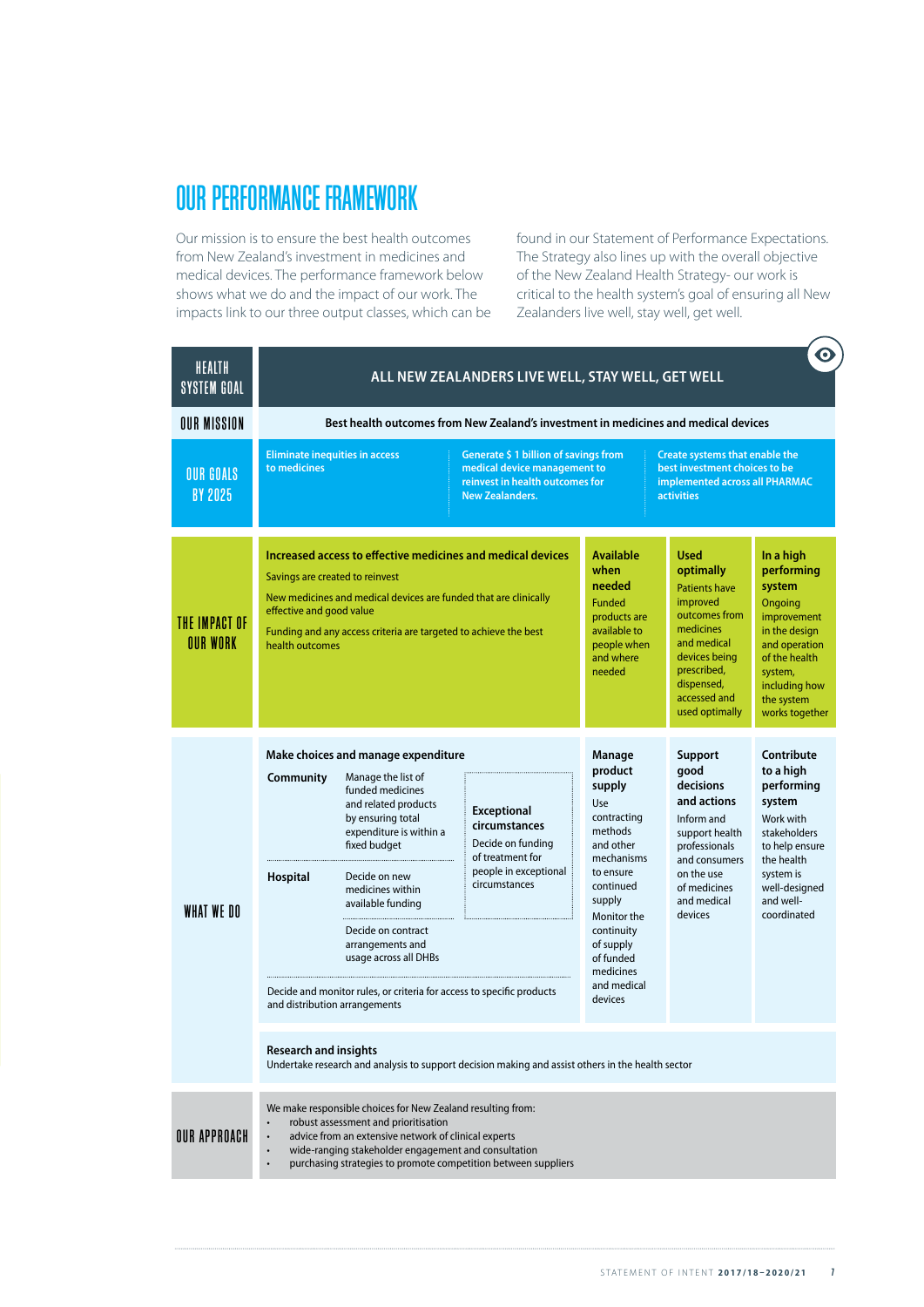## Measuring our performance

## **IMPACT AREA 1:** INCREASED ACCESS TO EFFECTIVE MEDICINES AND MEDICAL DEVICES

#### Why this is important

Funding more clinically effective and good value medicines and medical devices helps New Zealanders to live longer and healthier lives. PHARMAC creates savings from funded medicines so we can purchase more medicines, or allow more people to benefit from existing funded medicines. We also make decisions about the access criteria to some funded medicines so that within the funding available the right people benefit from the medicines they need and best health outcomes are achieved.

#### How we will get there:

- For community manage the list of funded medicines and related products by ensuring total expenditure is within the fixed budget.
- In hospitals decide on new medicines within available funding, and decide on contract arrangements and usage for medical devices across all DHBs.
- Decide and monitor rules, or criteria for access to specific products and distribution arrangements.
- Decide on funding medicines for people in exceptional circumstances.

| <b>MEASURES</b>                                                                                                                            | RATIONALE                                                                                                                                                                                                                                                                                                                                                                                                                                                            |
|--------------------------------------------------------------------------------------------------------------------------------------------|----------------------------------------------------------------------------------------------------------------------------------------------------------------------------------------------------------------------------------------------------------------------------------------------------------------------------------------------------------------------------------------------------------------------------------------------------------------------|
| The price paid for medicines<br>and related products in the<br>CPB, reduces in real terms<br>over time, while access to<br>them increases. | In managing the CPB we want to, in effect, get 'more for less'. We are<br>always aiming to increase people's access to clinically effective, good value<br>medicines by reducing prices. We will demonstrate this with a Price Volume<br>Mix graph (PVM).                                                                                                                                                                                                            |
| The number of New<br>Zealanders receiving funded<br>medicines increases.                                                                   | We want to see an increase in the number of New Zealanders receiving<br>funded medicines. This measure would help to reflect the success of our<br>work in:<br>funding more medicines,<br>$\bullet$<br>removing or widening clinical access criteria so more people can get<br>$\bullet$<br>funded medicines: and<br>reducing inequities in access to medicines.<br>$\bullet$                                                                                        |
| Total value and total number<br>of hospital medical devices<br>under contract increases.                                                   | As we progress our work in hospital medical devices (for which we entered<br>into our first contracts in February 2014) we expect to see an increase<br>in the number of devices that we've secured contracts for. We also track<br>our progress through the value of the contracts we've negotiated -<br>demonstrating the extent of our work. This measure shows the growth of<br>PHARMAC's medical devices work programme (and links to our second<br>bold goal). |
| The average value of our<br>funding decisions is higher<br>than the average value of all<br>investment proposals.                          | To get the best health outcomes - our overarching objective - we need to<br>decide which funding applications represent the best health outcomes for<br>us to progress and implement. This fundamentally relates to making the<br>best of all choices available to us in any year. Combined with the integrity<br>of our application process, including priority recommendations from PTAC,<br>this measure helps us prove that the best choices were made.          |

#### How will we measure our success?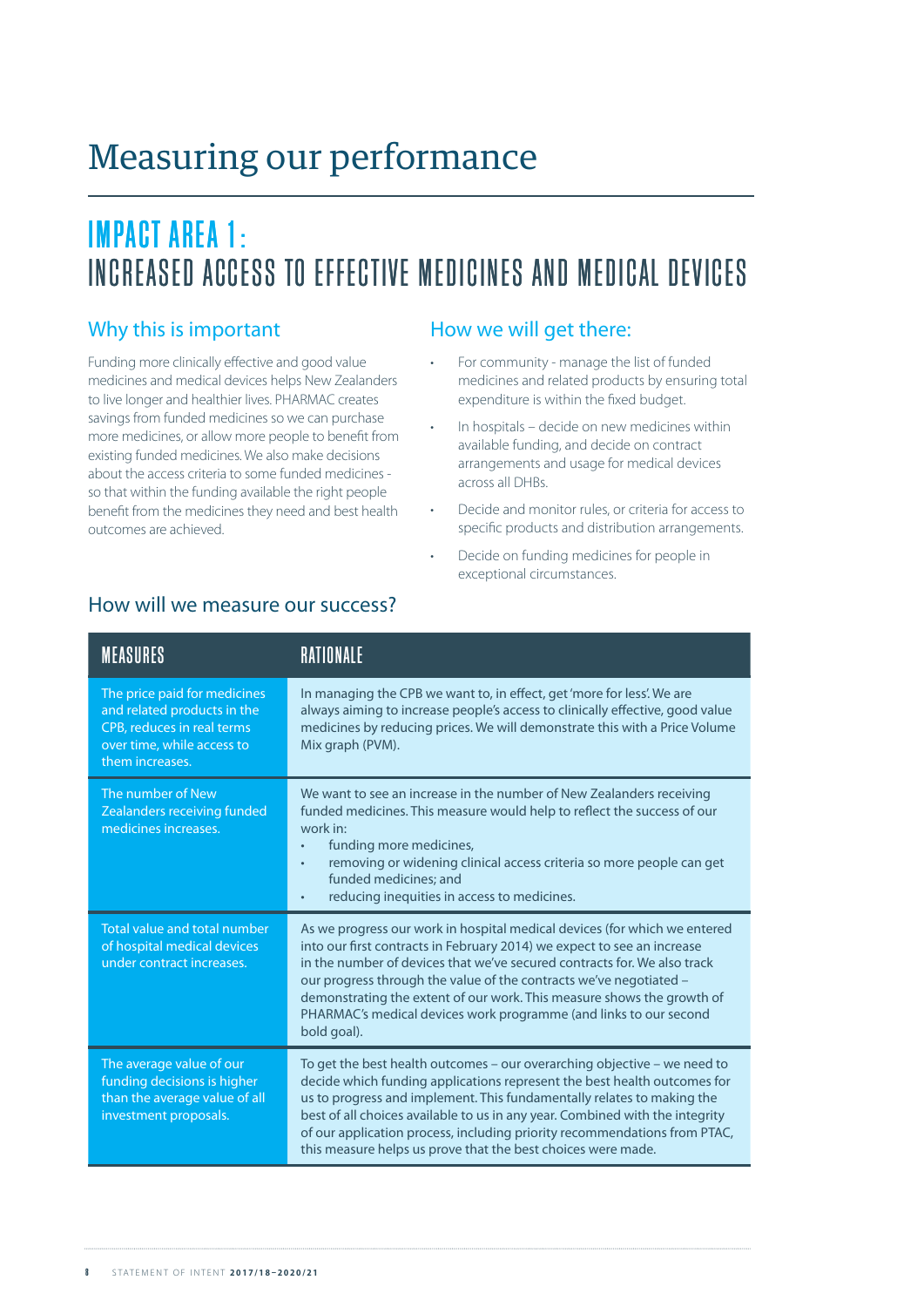### OUR APPROACH

We make responsible choices for New Zealand resulting from:



ROBUST ASSESSMENT AND PRIORITISATION



ADVICE FROM AN EXTENSIVE NETWORK OF CLINICAL EXPERTS



WINE-RANGING **STAKEHOLDER ENGAGEMENT AND CONSULTATION** 



PURCHASING STRATEGIES TO PROMOTE COMPETITION BETWEEN SUPPLIERS

### **IMPACT AREA 2:** FUNDED MEDICINES AND MEDICAL DEVICES ARE AVAILABLE WHEN NEEDED

### Why this is important

Continued availability of funded products is critical to the efficient running of the health system- people need surety that funded products are available when and where they are needed.

### How we will get there:

- Use contracting methods and other mechanisms to ensure continued supply.
- Monitor the continuity of supply of funded medicines and medical devices.

### How will we measure our success?

| IMFASIIRFS                | <b>RATIONALE</b>                                                                  |
|---------------------------|-----------------------------------------------------------------------------------|
| No supply situations      | Supply issues arise for a variety of different, and often uncontrollable reasons. |
| result in patients losing | We undertake a considerable amount of work to monitor and manage potential        |
| access to a suitable      | stock outages, such as sole-provider contracts, stock management tools and        |
| funded medicine that      | sourcing suitable alternatives. We do not want any situations where New           |
| they need.                | Zealanders are without access to medicines they need.                             |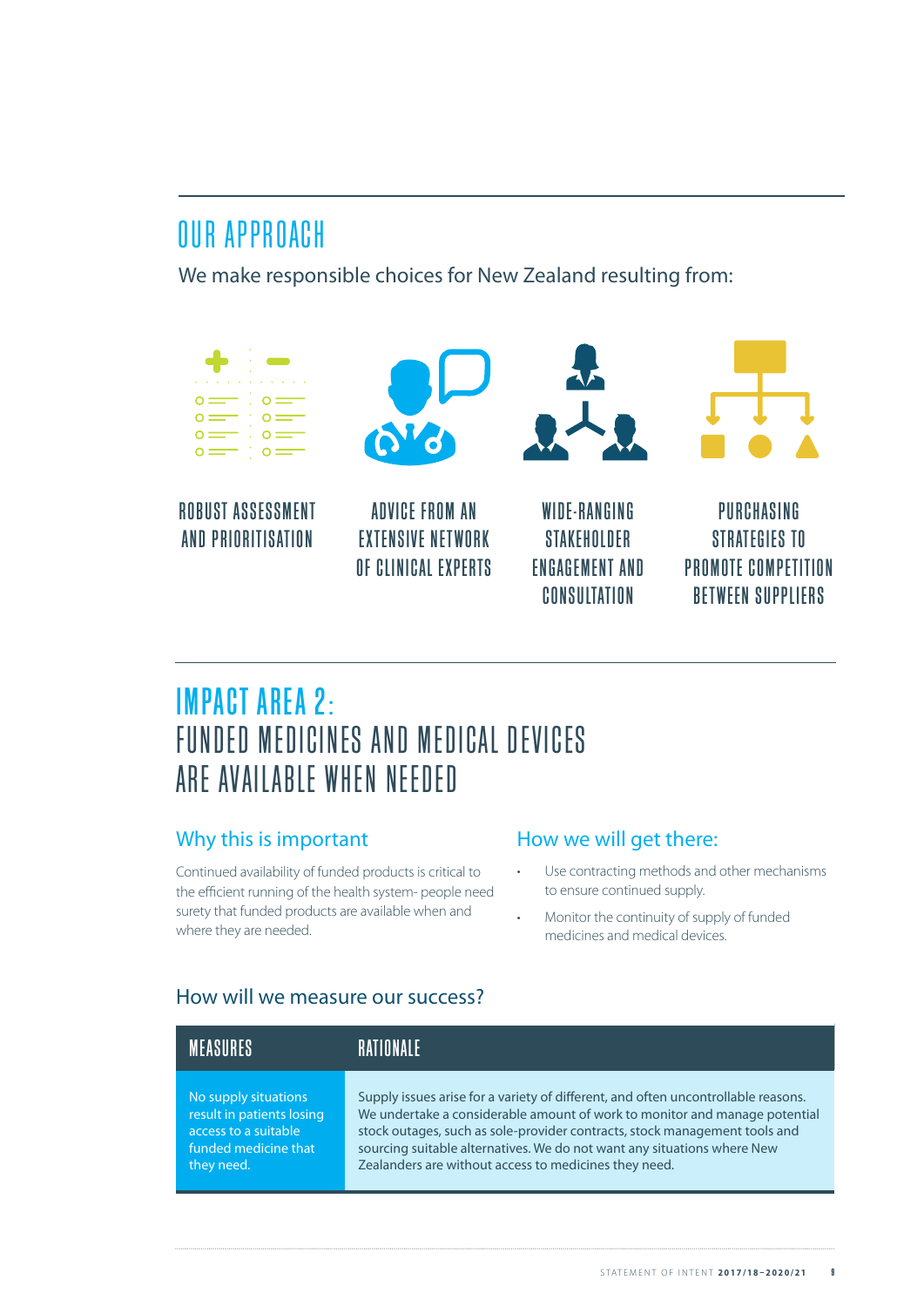### **IMPACT AREA 3:** MEDICINES AND MEDICAL DEVICES ARE USED OPTIMALLY

### Why this is important

The debate about access to medicines is often focused on new medicines. But getting the best out of what's already in the medicines 'toolbox' is just as important. Patients will have improved health outcomes when medicines and medical devices are prescribed, dispensed, accessed and used optimally.

PHARMAC helps ensure medicines and hospital medical devices are used in the most responsible way so that they are used when they are needed, and not under or over used. This includes a focus on optimal prescribing, dispensing, access and the way people use them.

Sometimes, an investment decision we make might mean that a new group of health professionals can prescribe funded products. Supporting new prescribers is important in ensuring the optimal use of the products as well as improving access so that more New Zealanders can get the healthcare they need.

### How will we measure our success?

### How we will get there:

• Inform and support health professionals and consumers on the use of medicines and medical devices.



| <b>MFASURFS</b>                                                                                                                                                |                                                                                                                                                                                                                                                                                                                                                                                                                   |
|----------------------------------------------------------------------------------------------------------------------------------------------------------------|-------------------------------------------------------------------------------------------------------------------------------------------------------------------------------------------------------------------------------------------------------------------------------------------------------------------------------------------------------------------------------------------------------------------|
| The objectives<br>of PHARMAC's<br>projects to improve<br>the optimal use of<br>medicines, are met.                                                             | We want to demonstrate that the information and education activities we<br>undertake have a positive effect on the optimal use of pharmaceuticals.                                                                                                                                                                                                                                                                |
| <b>Undertake</b><br>research to identify<br>medicines with<br>gaps in equitable<br>access and then<br>develop targeted<br>programmes to<br>address these gaps. | This measure relates to our goal of eliminating inequities in access to<br>medicines. The first step in us working towards this goal is identifying<br>what particular medicines have access inequities, and for which groups of<br>people. We will then be able to develop specific programmes to address and<br>eliminate these inequities. Partnership with other health sector agencies will<br>be essential. |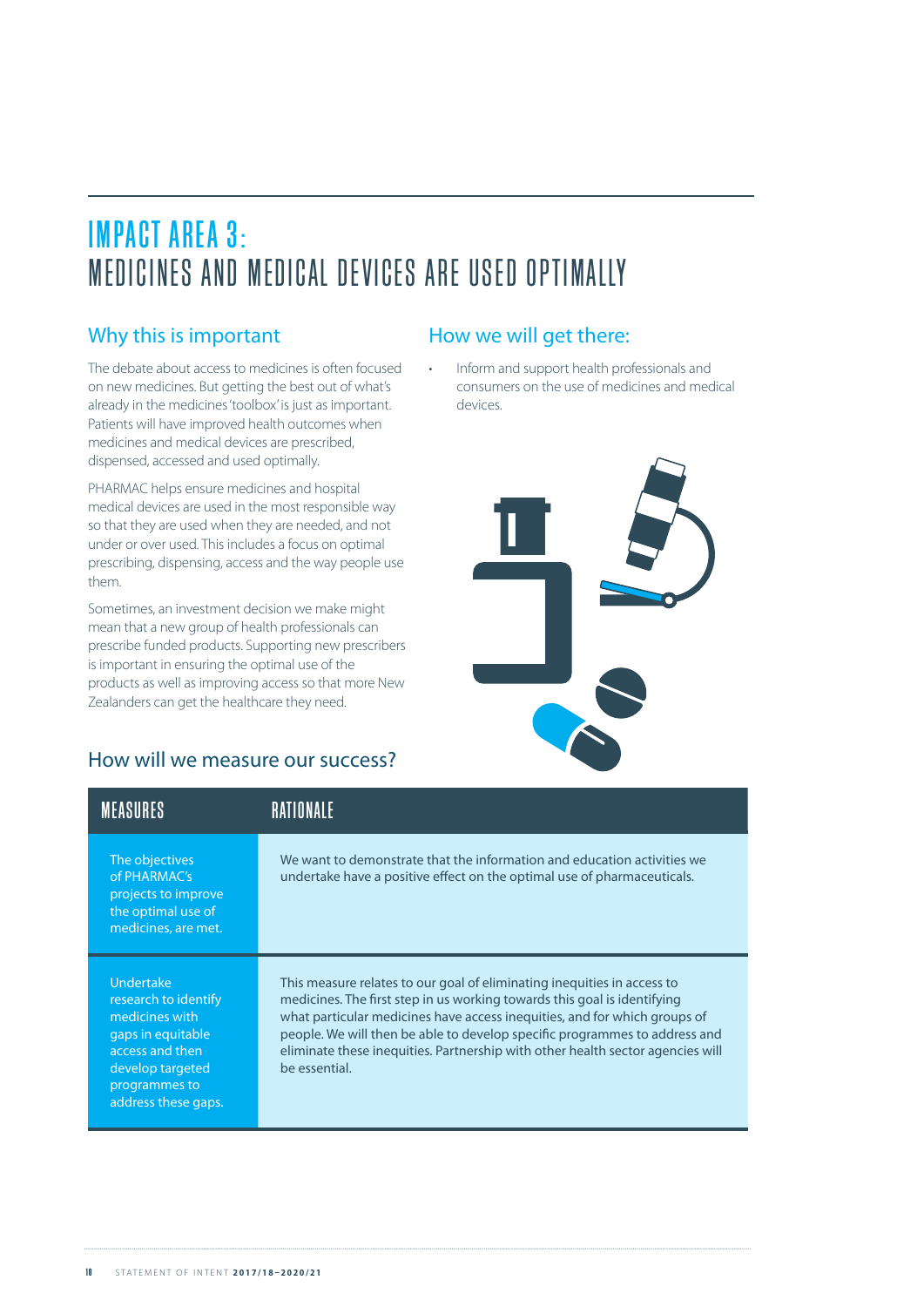### **IMPACT AREA 4:** IN A HIGH-PERFORMING HEALTH SYSTEM

### Why this is important

PHARMAC works closely with many people in the health system towards the same end goal- that New Zealanders live well, stay well and get well. We are focused on the ongoing improvement in the design and operation of the health system, and how that system works together. This impact is essential in achieving the New Zealand Health Strategy theme 'one team'.

#### How we will get there:

• Work with stakeholders to help ensure the health system is well-designed and well-coordinated.



#### How will we measure our success?

| MFASIIRFS                   | <b>RATIONALE</b>                                                      |
|-----------------------------|-----------------------------------------------------------------------|
| There is an improved        | An effective and joined up health system relies on strong             |
| perception by health sector | engagement and collaboration. We want to understand whether we        |
| agencies that PHARMAC       | are working effectively with stakeholders, so that we can continue to |
| works with.                 | improve our contribution.                                             |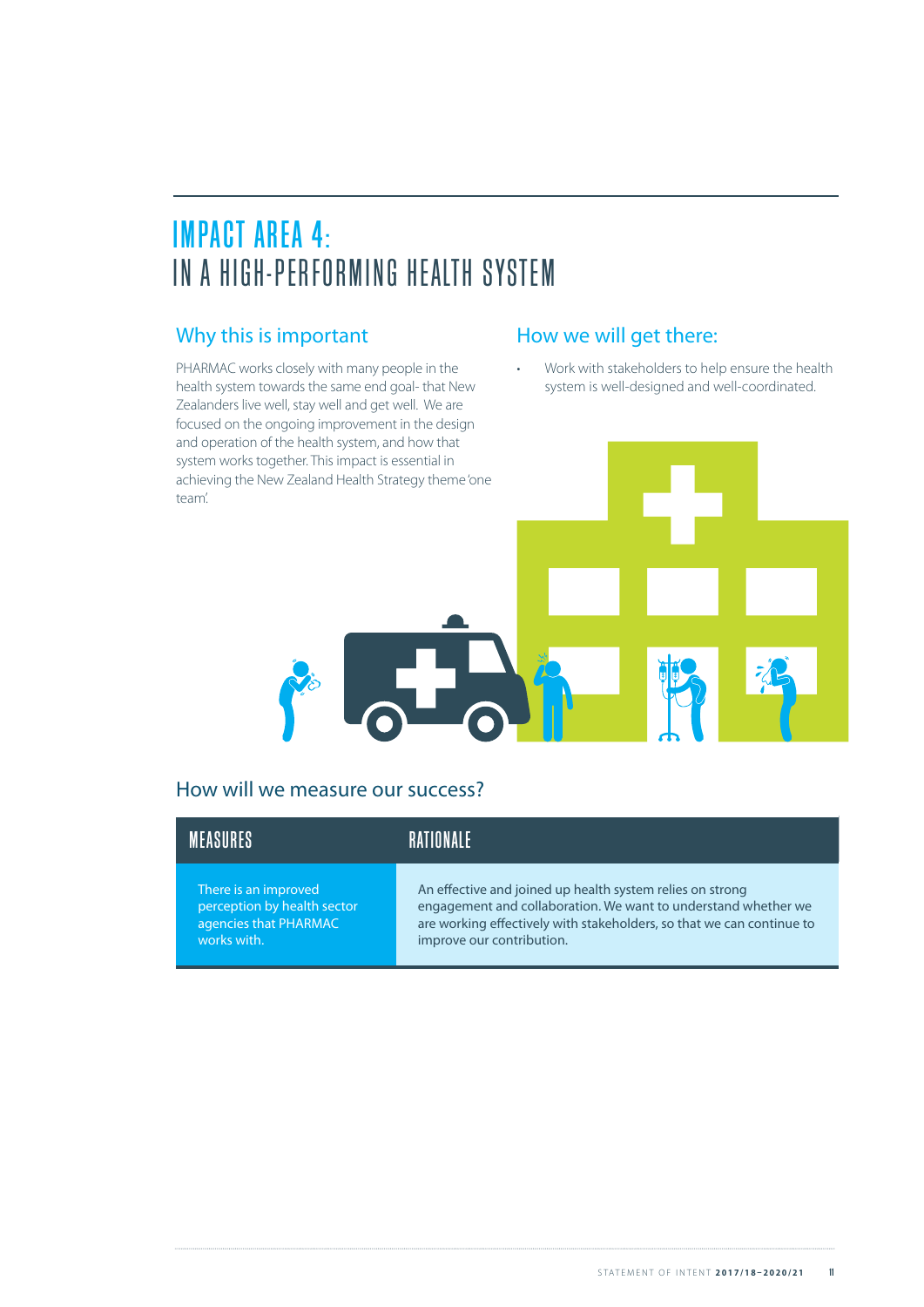

## **Our strategy**

By looking ahead and adopting goals and strategies, we can plan to maximise our effectiveness in the future – and the health outcomes achieved for New Zealanders.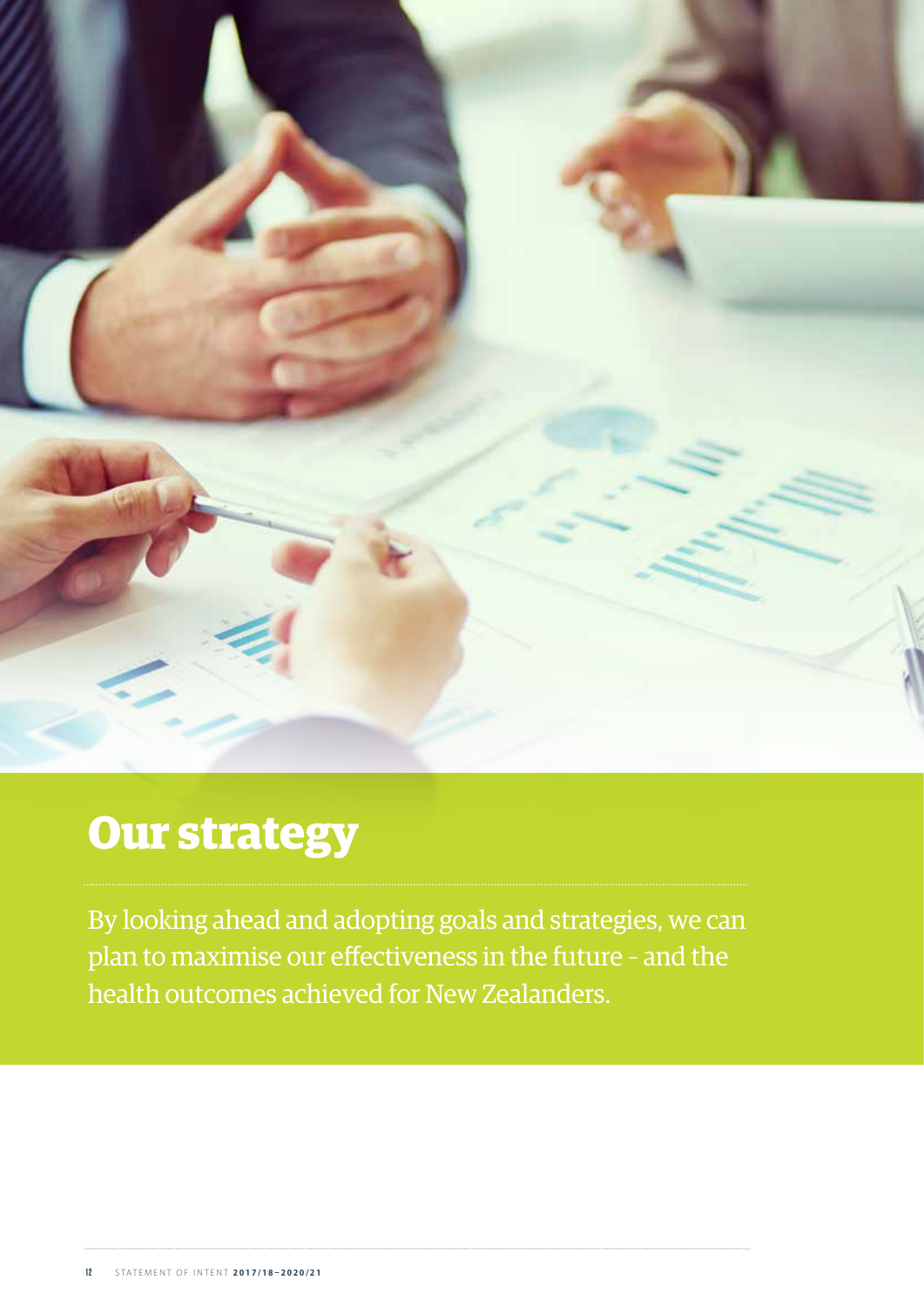## OUR BOLD GOALS

To guide our work ahead, we have adopted three bold goals that, if achieved, would mark a major change in our effectiveness and health outcomes for New Zealanders. The goals are ambitious, and they push past our everyday work to challenge us to deliver the very best we can for New Zealand. Each goal will be a significant challenge. We've aimed high knowing that progress along the way will also have substantial benefits for New Zealanders.

The goals that we're working towards by 2025, are:

**1 Eliminate inequities in access to a selection of medicines.**

Some people, and groups of people, in our community face barriers to good health care. We need to do more to focus on these people and groups. We want to prove that inequities in access to medicines can be eliminated. We will focus on particular medicines and how they are accessed. We can't achieve this bold goal alone – it will require committed collaboration with others across the health system.

#### **2 Generate \$1 billion of savings from medical device management to reinvest in health outcomes for New Zealanders.**

This is the newest area of our work, with high potential to free up funding for other health and government services while still meeting patient needs. To date, we have secured savings for DHBs of around \$37 million. Reaching \$1 billion of savings is a bold target – it took about 25 years to achieve that level for medicines – but well worth pursuing given the importance of ensuring government funding is spent as effectively as possible.

#### **3 Create systems that enable the best investment choices to be implemented across all PHARMAC activities.**

Longer-term, the ability to make the best possible investment decisions across all the different roles we have, would generate the best health outcomes for New Zealand. There are a number of analytical, process and system design issues to consider – but well worth considering to generate more value from government funding of PHARMAC's work.

These new goals are ambitious and their achievement will require significant collaboration with a wide range of stakeholders. The goals are set for 2025. Further activity is needed to develop work programmes and set interim targets for ongoing progress towards the goals.

#### **Our future environment**

Before adopting our goals (and our enabling strategies discussed below), we carefully considered the challenges and opportunities that lie ahead. A range of important things stand out that PHARMAC will need to give ongoing focus;

- *• the importance of the New Zealand Health Strategy* – We want to ensure PHARMAC's work and strategy supports the overall goals of the health system (as shown in our strategy diagram on page 14).
- *• the importance of our support for, and close connections with, DHBs* – We cannot do the work that we do, and have the impacts we have, without the partnerships we have with DHBs. We are guided by a Memorandum of Understanding with 20 DHBs and work closely across all levels of DHBs from staff to clinicians to senior leadership.
- *• growing demands for exemplary collaboration and engagement* – We must constantly improve our processes to ensure that there is an appropriate level of openness and transparency in all that we do, and look for ways to improve how we work with and communicate to others.
- *• the emergence of new health technologies, including 'personalised medicines'* – The PHARMAC model is well-suited to evaluating and prioritising new health technologies. We need to closely monitor health technology developments and conduct robust assessments for New Zealand as quickly as we practically can.
- *• increasing focus on the importance of health equity*  – PHARMAC needs to understand this issue more deeply and we will need to work with our health sector partners, other Government agencies and stakeholders to address it together.
- *• important changes elsewhere in the system with impacts for our work* – In the coming four years, there will be system changes affecting our work, including service shifts and new regulation that will replace the Medicines Act 1981.

#### **Our enabling strategies**

Mindful of these challenges and opportunities ahead, we have adopted the following enabling strategies to give us the best chance possible to achieve our bold goals (see the strategy diagram on page 14 for further explanation of these strategies):

- investment in our capability to generate better outcome information and insights;
- relentless focus on delivering reliable results, whilst avoiding undue system impacts;
- new approaches to delivering funding benefits to patients; and
- redevelopment of core systems for technology assessment and implementation of decisions.

![](_page_14_Picture_24.jpeg)

![](_page_14_Picture_25.jpeg)

![](_page_14_Picture_26.jpeg)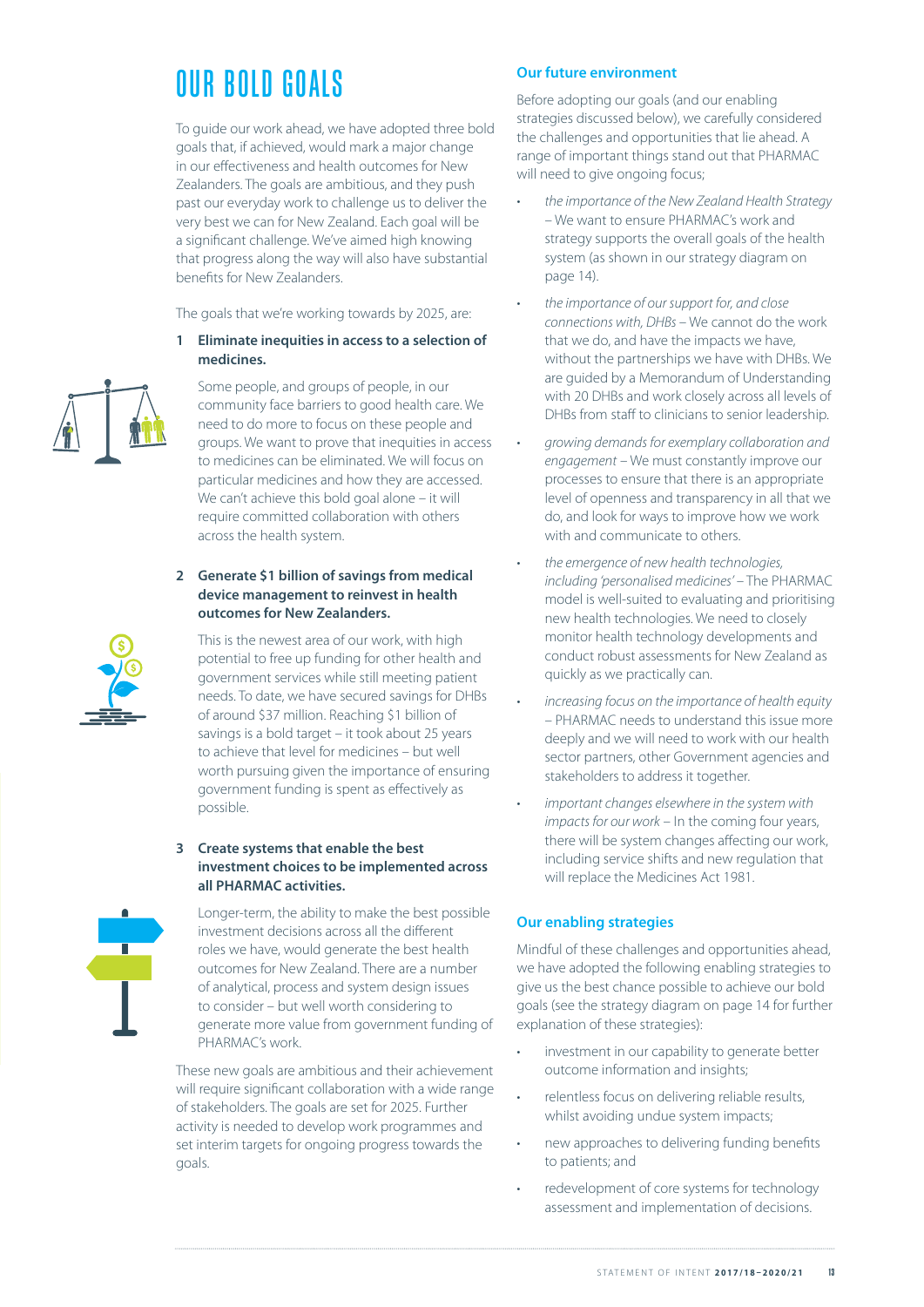![](_page_15_Picture_0.jpeg)

**Critical to the health system delivering better health for all New Zealanders**

### MISSION

CORE COMPETENCY

Best health outcomes from New Zealand's investment in medicines and medical devices

#### IN ORDER TO ACHIEVE OUR VISION AND GOALS, WE WILL NEED … **… investment in our capability to generate better outcome information and insights … relentless focus on delivering reliable results, whilst avoiding undue system impacts … new approaches to delivering funding benefits to patients … redevelopment of core systems for technology assessment and**  implementation of decisions increasing scope and a changing environment. To demonstrate our impact and delivery of great health outcomes through the funding choices we make, and the equitable access that is provided, we have to be able to monitor outcomes. This is an enhancement to our core competency, and will create future opportunities to engage, inform and equip others in the health system to better deliver for patients' needs. A health system that delivers great results for patients needs a reliable partner that earns the confidence of stakeholders and patients. "On or under budget every time" is essential to the system as a whole delivering the best outcomes for patients. We need to increase our integration with DHBs and the wider health system to understand sectoral issues and minimise adverse impacts. The current delivery models for pharmaceutical subsidies and products will need to be adapted to ensure they deliver to the varying needs of people. Health gains and equity can only be achieved if the pathway to accessing the benefits of the PHARMAC model is smooth and tailored. Our work will be informed by Te Whaioranga (our Māori Responsiveness Strategy) and our Pacific Responsiveness Strategy. Sound evidence evaluation, and the delivery of benefits through independent decisions, are essential. We will need to develop new processes and systems to replace or supplement our existing practices, in order to meet the challenges of **Generate \$ 1 billion of savings from medical device management to reinvest in health outcomes for New Zealanders Create systems that enable the best investment choices to be implemented across all PHARMAC activities Eliminate inequities in access to medicines** The distillation of diverse information to make and implement difficult choices

**14** STATEMENT OF INTENT **2017/18–2020/21**

ENABLING STRATEGIES

ABLING STRATEGIES

GOALS

VISION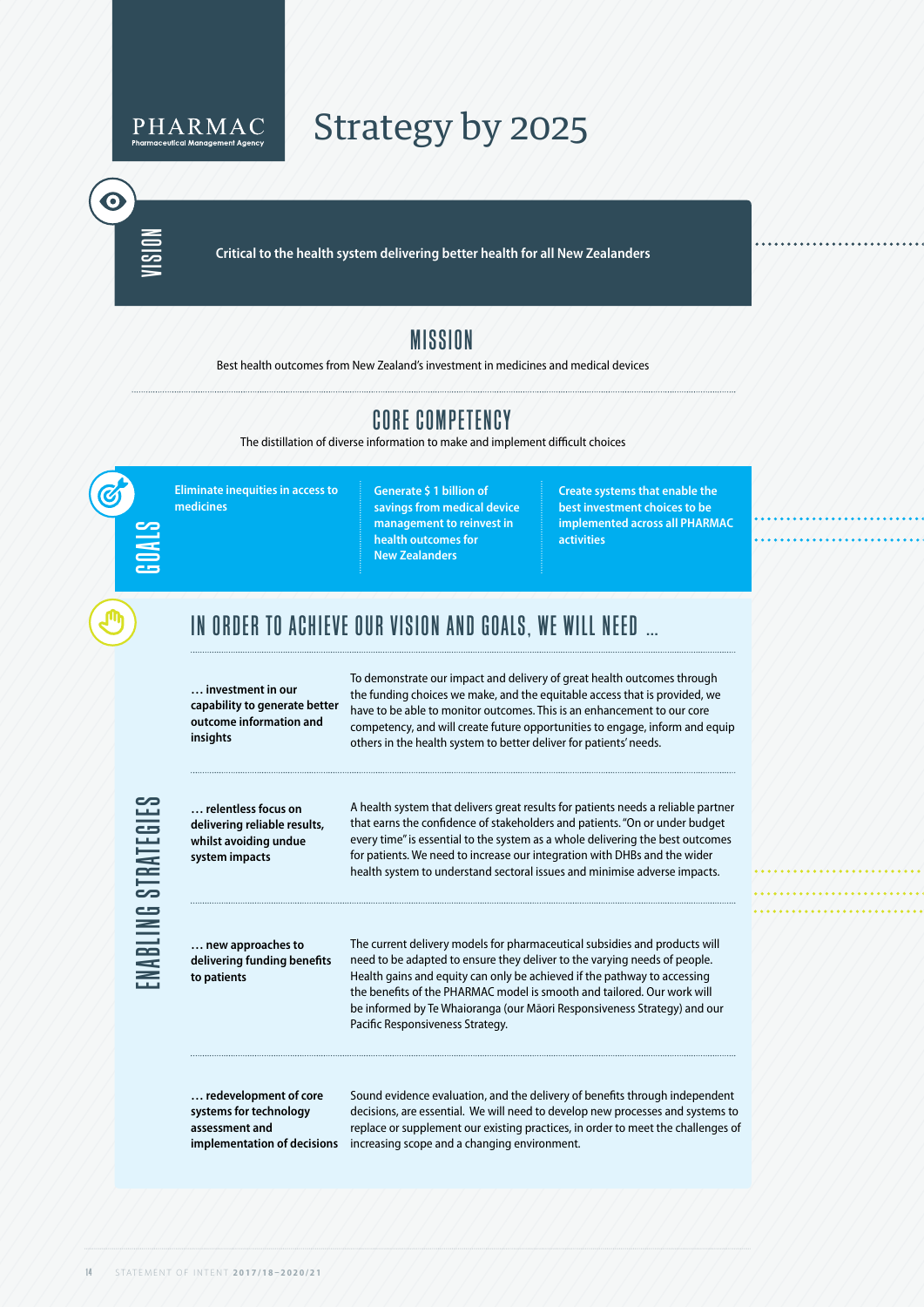## New Zealand Health Strategy

![](_page_16_Figure_1.jpeg)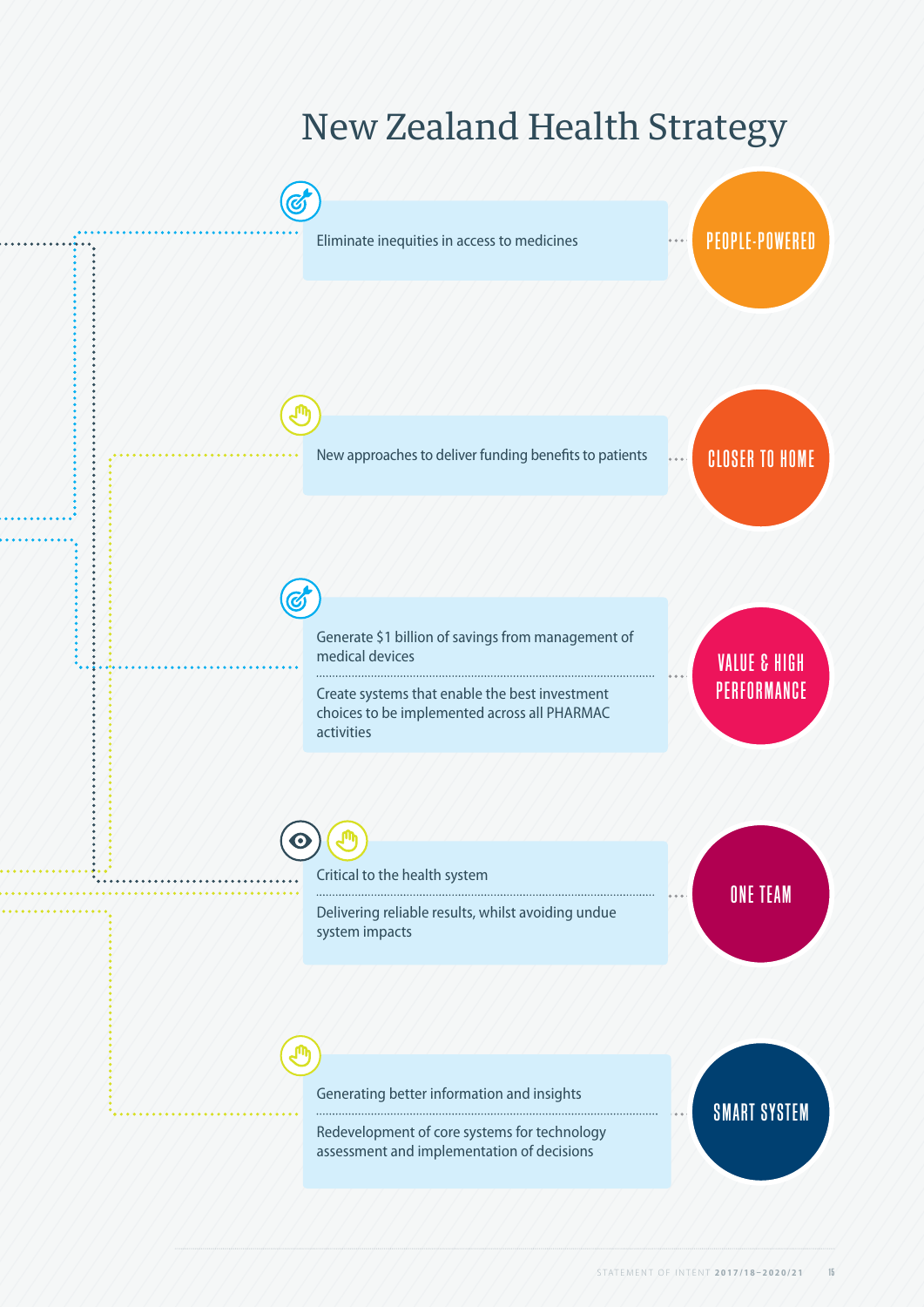![](_page_17_Picture_0.jpeg)

## **Who we work with**

Our effectiveness significantly depends on how we work with others in the health system and how we respond to feedback. Working cohesively also helps to ensure ongoing improvement in the design and operation of the health system so we can achieve the system goal of people living well, staying well and getting well.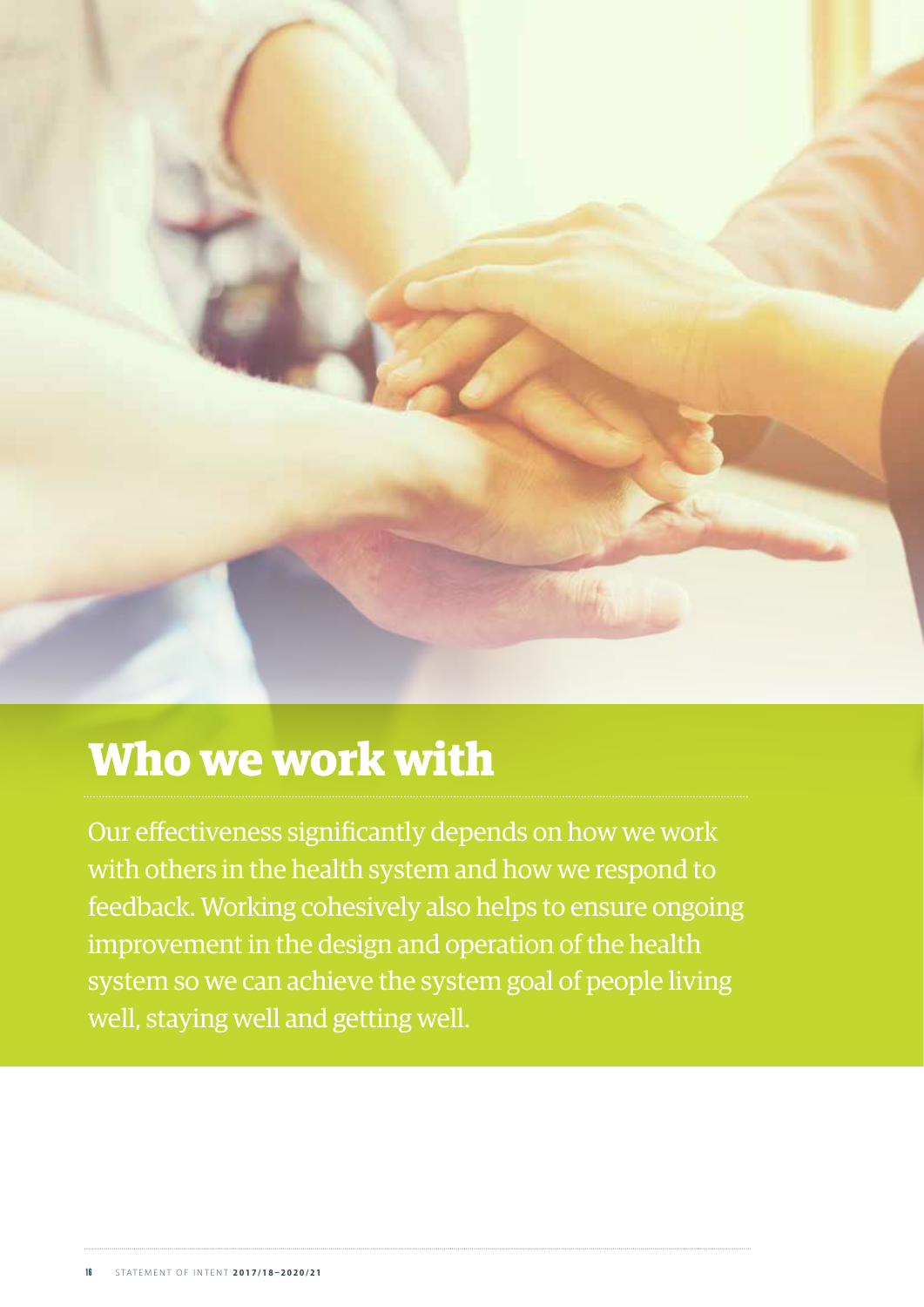The diagram below shows the extent of our engagement across the health system. PHARMAC is committed to building stakeholder relationships that are effective and help achieve our outcomes.

The health system is complex, and it is only through deep and long-lasting relationships with our partners that we can together achieve longer and healthier lives for New Zealanders.

### Our engagement across the health system

![](_page_18_Figure_3.jpeg)

*New Zealand Health Partnerships (NZHP) healthAlliance (hA) Central Region's Technical Advisory Services (TAS) Health Quality and Safety Commission (HQSC) Centre for Adverse Reactions Monitoring (CARM)*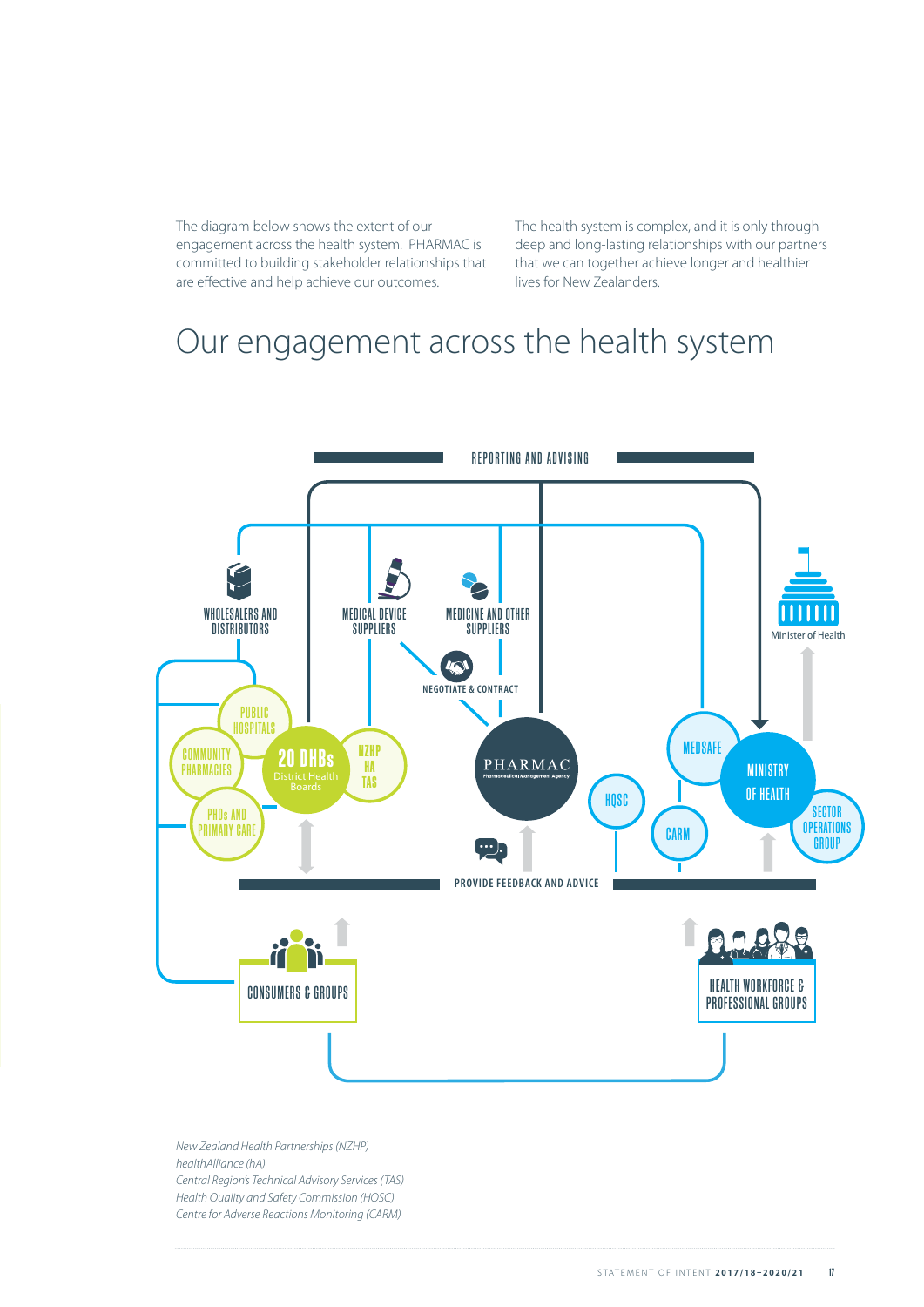![](_page_19_Picture_0.jpeg)

# **Our capability**

We have a strong focus on building capability to enhance current work and ensure PHARMAC is wellprepared for future challenges.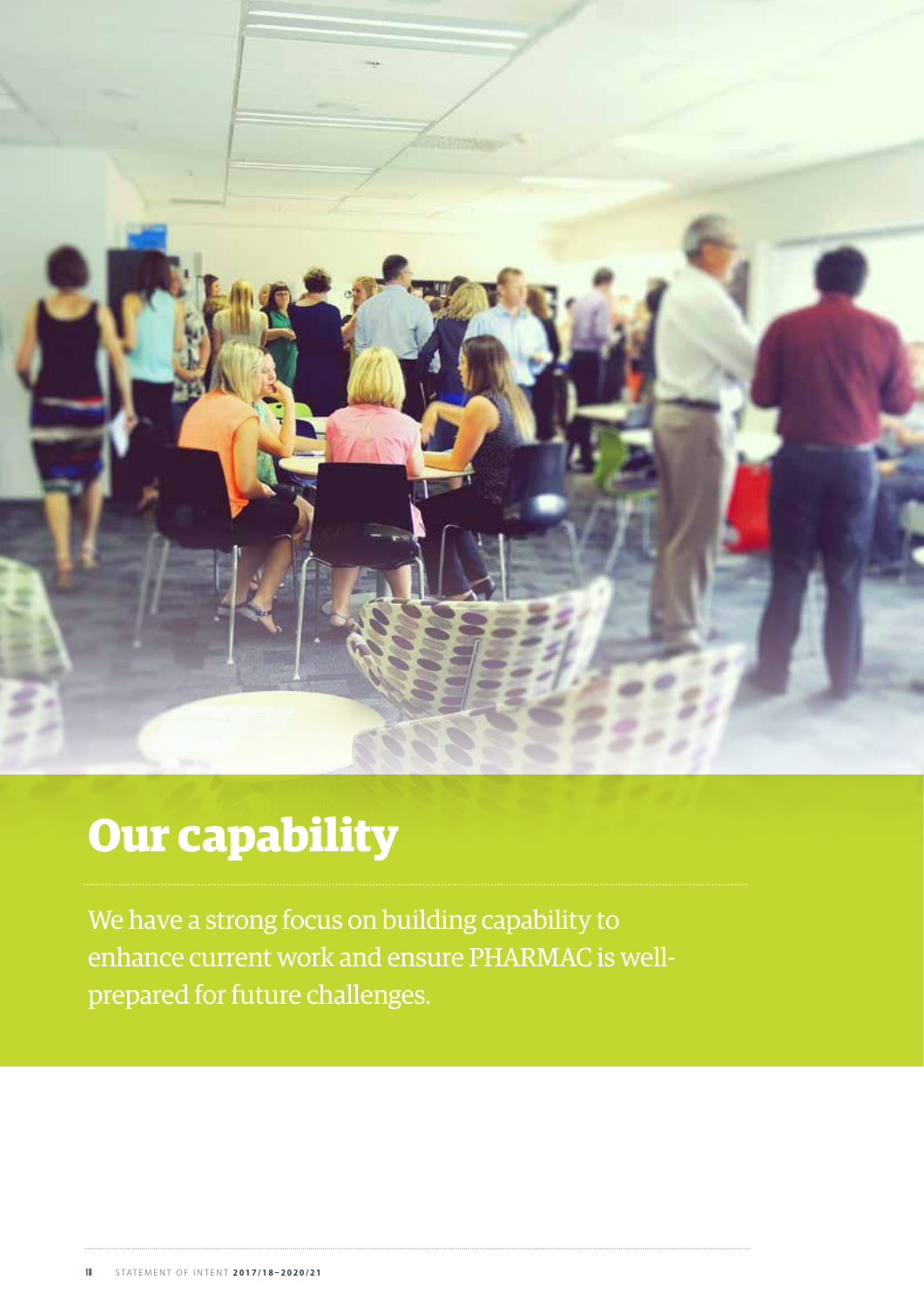Like any organisation, we need a wide range of capability to be effective at what we do. By having a strong focus on our organisation capability, and projects and initiatives to improve it, we can keep enhancing PHARMAC's performance and resilience.

Our staff are our biggest asset, working across a wide range of roles that are central to making and implementing high-quality decisions. We have a strong focus on being a good employer and providing an attractive and supportive working environment. This includes ensuring equal employment opportunities; being supportive of people identifying as LGBTQI; providing a safe working environment; running professional recruitment processes; offering fair remuneration; careful design of organisation structure and roles; and prevention of bullying and harassment. We also work hard at encouraging personal leadership and professional development at all levels, and on continuing to enhance an organisation culture that supports high performance and strong stakeholder relationships. These important matters are further discussed in our Annual Report.

Other key capabilities for PHARMAC include:

- Effective governance A Governance Manual guides the Board's operations and sets out legal obligations, relevant procedures and the delegations framework for PHARMAC's decision making.
- Stakeholder relationships PHARMAC places high value on stakeholder relationships, both to understand stakeholder views and ensure a good understanding of PHARMAC's work.
- Deep skills in critical appraisal and evidencebased medicine – These skills are central to our work. In addition to ongoing growth in these skills, we monitor international developments in evidence-based medicine. We also support PHARMAC's expert clinical advisory committees and benefit greatly from their knowledge and advice.
- Systems for procurement and contracting In addition to ongoing development of negotiation and contract skills, we have a well-developed set of purchasing strategies and tools and systems to support procurement and contracting work.
- Policies and procedures PHARMAC has in place a wide set of corporate and operational policies and procedures to guide our work, including to ensure probity and integrity across PHARMAC's operations. Policies and procedures are regularly reviewed. Operating policies and procedures are also published and consulted on when appropriate.
- Cultural responsiveness As part of being a great Te Tiriti partner with Māori, we have a longrunning and successful Māori responsiveness strategy (Te Whaioranga). We have also recently adopted a responsiveness strategy for Pacific peoples.
	- o Te Whaioranga We build our internal capability to participate in Te Ao Māori and work closely with Māori communities to help address their access to, and use of medicines. Our Māori responsiveness strategy has guided our contributions to Māori health over the last 16 years.
	- o Pacific Responsiveness Strategy In 2017, following extensive engagement with Pacific communities, we launched this strategy to provide direction and a framework for PHARMAC to further improve the health of Pacific peoples.
- Risk management Our work is sometimes contentious and our commercial activity necessitates effective management of risk. We operate a risk management framework with a regular focus on risks and their management by both management and the Board.